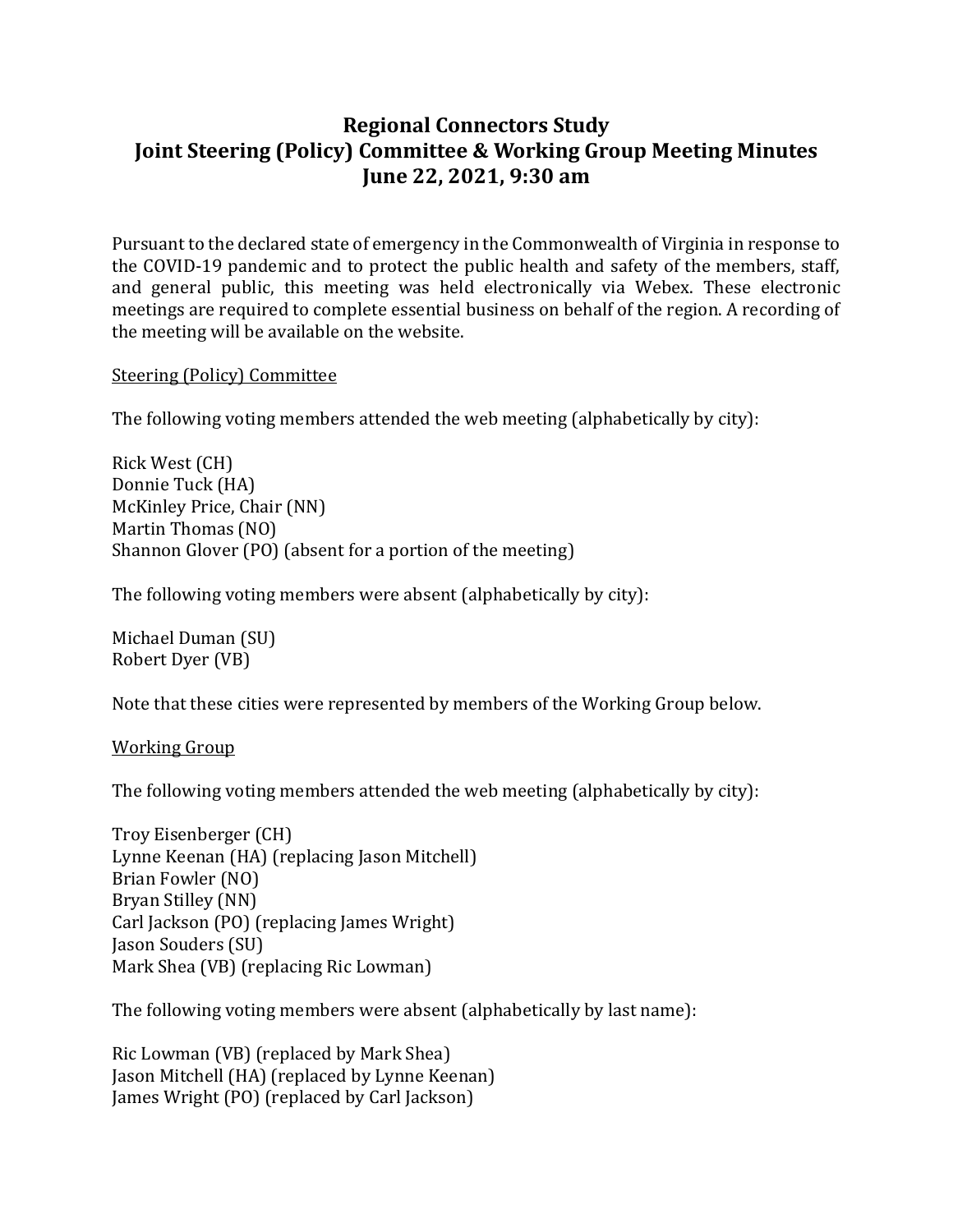#### **Others**

The following others attended the web meeting (alphabetically by last name):

Rob Case (HRTPO) Robert A. Crum, Jr. (HRTPO/HRPDC) Anthony Donald (Michael Baker Intl.) Rick Dwyer (HRMFFA) Craig Eddy (Michael Baker Intl.) Zach Harris (Michael Baker Intl.) Amy Inman (Norfolk) George Janek (USACE) Steve Jones (Navy) Michael King (Navy) Patrick Kinsman (USACE) Claudette Lajoie (Michael Baker Intl.) Keith Lockwood (USACE)

Barbara Nelson (VPA) Keith Nichols (HRTPO) Kevin Page (HRTAC) Lorna Parkins (Michael Baker Intl.) Pavithra Parthasarathi (HRTPO) Craig Quigley (HRMFFA) Camelia Ravanbakht (RCS Coordinator) Angela Rico (NN) Dale Stith (HRTPO) Eric Stringfield (VDOT) Bill Thomas (Michael Baker Intl.) Cathie Vick (VPA)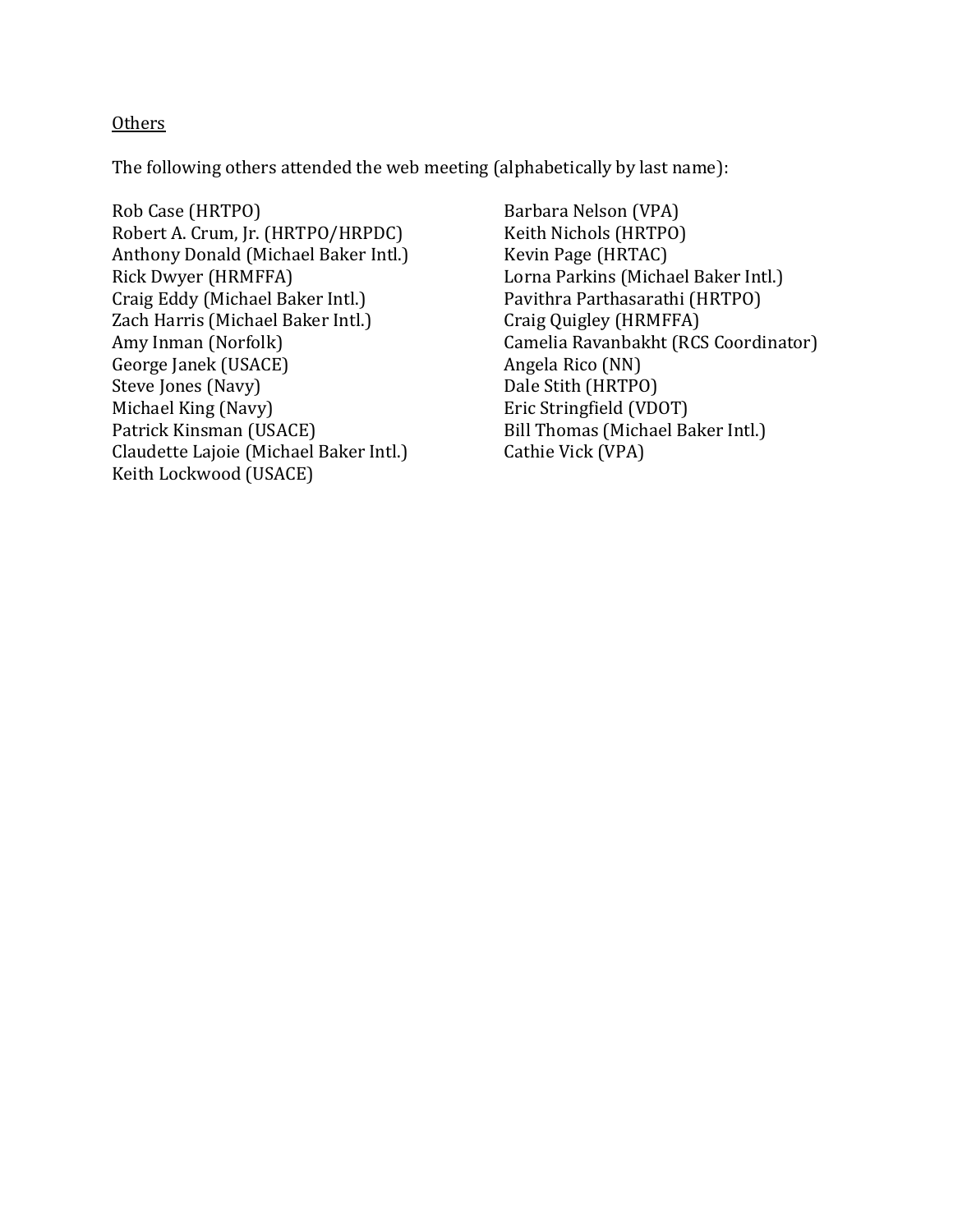## **1. Call to Order**

At 9:34 am, Bob Crum (HRPDC/HRTPO) read a COVID-19 notice. Chairperson Mayor Price (Newport News) conducted the meeting.

### **2. Roll Call**

Camelia Ravanbakht (RCS Coordinator) called the roll (see attendance above).

## **3. Welcome and Introductions**

No introductions were made.

#### **4. Public Comment Period**

There were no public comments.

#### **5. Minutes**

Mayor Tuck (Hampton) moved approval of the minutes of the October 27, 2020 Joint Steering (Policy) Committee and Working Group, and Martin Thomas (Norfolk) seconded. The motion was approved via roll call:

| <b>Steering (Policy) Committee</b> |                     |     |  |  |
|------------------------------------|---------------------|-----|--|--|
| <b>Richard West</b>                | Chesapeake          | yes |  |  |
| Donnie Tuck                        | Hampton             | yes |  |  |
| <b>McKinley Price</b>              | <b>Newport News</b> | yes |  |  |
| <b>Martin Thomas</b>               | <b>Norfolk</b>      | yes |  |  |
| <b>Shannon Glover</b>              | Portsmouth          | yes |  |  |
| <u>Working Group</u>               |                     |     |  |  |
| <b>Troy Eisenberger</b>            | Chesapeake          | yes |  |  |
| Lynne Keenan                       | Hampton             | yes |  |  |
| Bryan Stilley                      | <b>Newport News</b> | yes |  |  |
| <b>Brian Fowler</b>                | Norfolk             | yes |  |  |
| Carl Jackson                       | Portsmouth          | yes |  |  |
| Jason Souders                      | Suffolk             | yes |  |  |
| Mark Shea                          | Virginia Beach      | yes |  |  |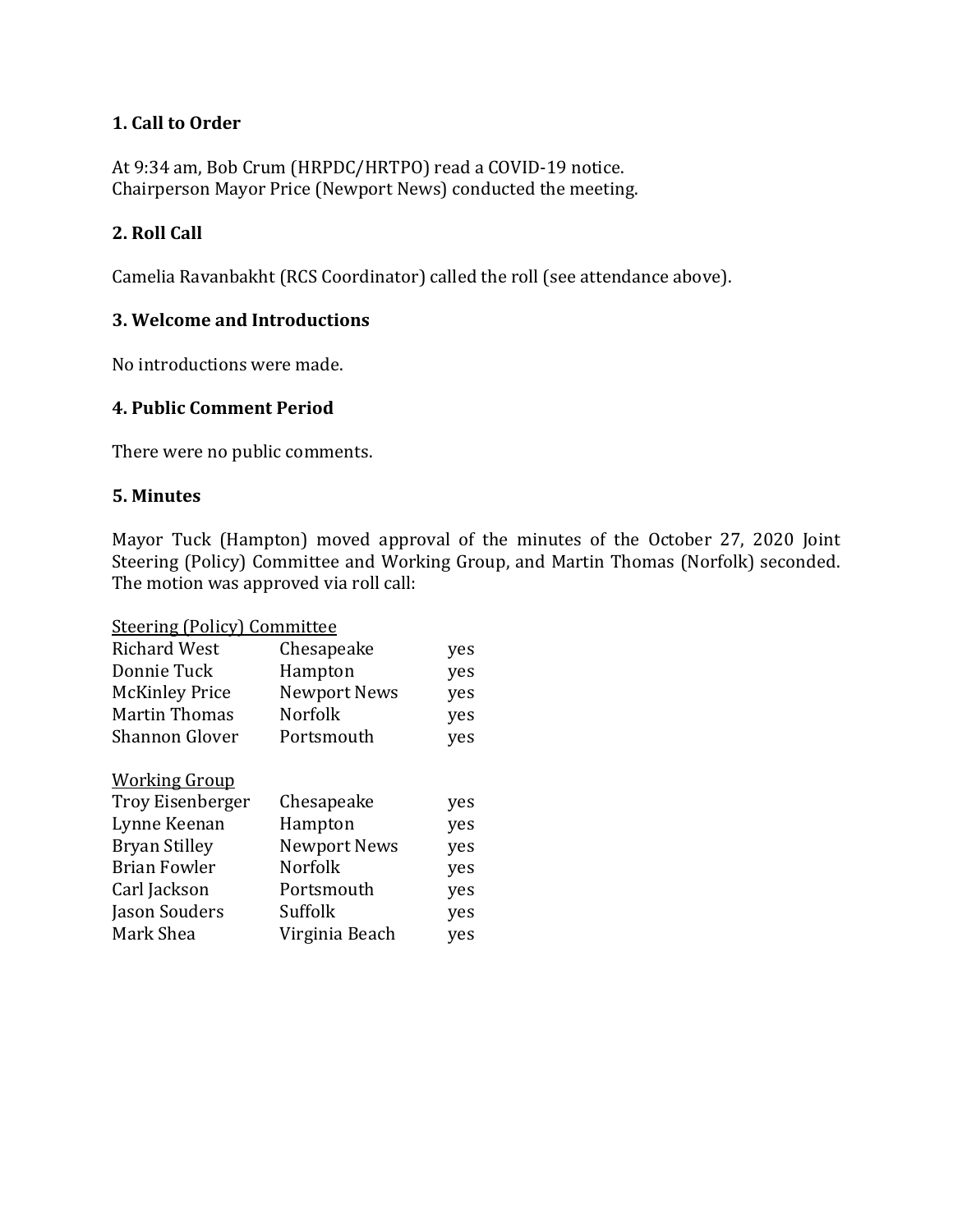#### **6. RCS: Phase 3: Development of Preliminary Alternatives**

Craig Eddy (MBI) provided the joint body an update of work conducted to analyze the various potential alternatives, including the determination that proximity to the proposed US Navy Fuel Depot Expansion and to the Portsmouth Landfill made the southern portion of the VA 164 Connector infeasible. Bill Thomas (MBI) presented results of the modeling of the potential alternatives including traffic volumes and other metrics (e.g. congested speed, average delay). Mr. Eddy stated that the Working Group recommended moving forward with the following preliminary alternatives: 2A, 2B, 3A, 3B, 6A, 6B, 8A, 8B.

Michael King (Navy) clarified that, with regards to the US Navy Fuel Depot, the Navy is simply implementing a long-planned construction rather than a proposed "Expansion". Barb Nelson (Port of Virginia) stated that the Port supported alternatives 7A and 7B. She noted that 8A and 8B (which exclude widening of VA 164) are inconsistent with the approved 2045 Long Range Transportation Plan (LRTP) (which includes widening of VA 164). Carl Jackson (Portsmouth) noted that the RCS has been decoupled from the LRTP, and noted environmental justice impacts of a VA 164 widening.

Martin Thomas (Norfolk), noting that a funding request that has been submitted to Congress for the Craney Island Access Study, recommended that alternatives 5 and 7 be retained. Bryan Stilley (NN) stated that the working group believed that alternatives 5 and 7 had fatal flaws.

Mayor Tuck (Hampton) moved approval of the Working Group's list of alternatives; Mayor West (Chesapeake) seconded. Mr. Martin offered a substitute motion including alternatives 5 and 7; no second was made. A roll call vote was taken on Mayor Tuck's motion:

#### Steering (Policy) Committee

| <b>Richard West</b>     | Chesapeake     | yes                  |
|-------------------------|----------------|----------------------|
| Donnie Tuck             | Hampton        | yes                  |
| <b>McKinley Price</b>   | Newport News   | yes                  |
| <b>Martin Thomas</b>    | <b>Norfolk</b> | no                   |
| <b>Shannon Glover</b>   | Portsmouth     | [temporarily absent] |
| <b>Working Group</b>    |                |                      |
| <b>Troy Eisenberger</b> | Chesapeake     | yes                  |
| Lynne Keenan            | Hampton        | yes                  |
| <b>Bryan Stilley</b>    | Newport News   | yes                  |
| <b>Brian Fowler</b>     | <b>Norfolk</b> | no                   |
| Carl Jackson            | Portsmouth     | yes                  |
| Jason Souders           | Suffolk        | yes                  |
| Mark Shea               | Virginia Beach | yes                  |
|                         |                |                      |

Asked by the Chair for clarification, Mr. Crum noted the lack of a majority of the seven voting members, stated that technically under Roberts Rules this motion would pass, but suggested—given the importance of the issue—that having four yeses would be appropriate.